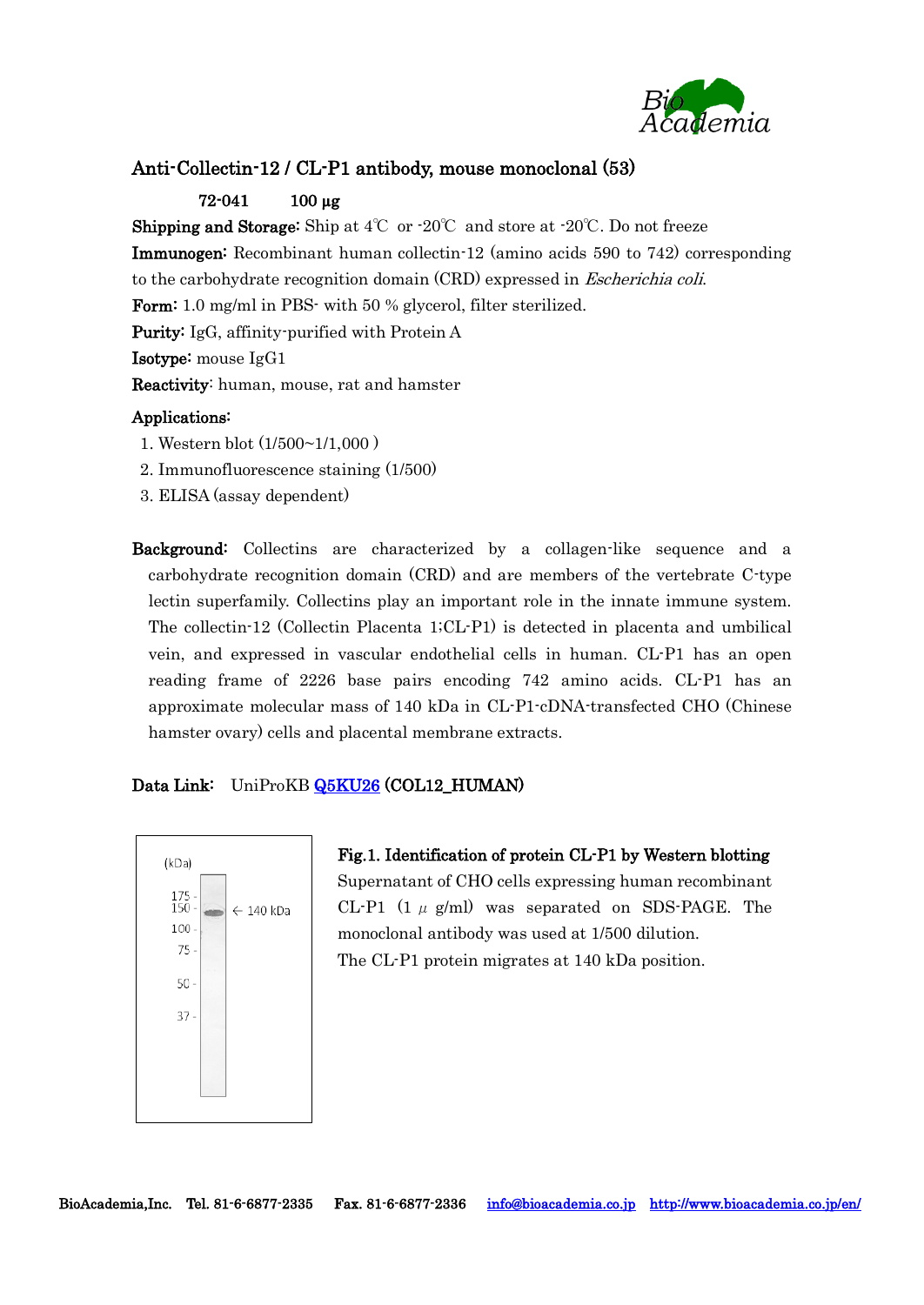



#### Fig.2. Detection of CL-P1 protein transfected in CHO cells by immunofluorescence staining

A: CHO cells expressing human recombinant CL-P1.

B: CHO cells (mock infected cells).

The antibody was used at 1/500 dilution. The FITC-conjugate rabbit anti-mouse IgG (x4000) was added. Nucleus (DNA) was stained with DAPI.

# Fig.3. Titration of recombinant CL-P1 protein transfected in CHO cells by indirect ELISA using monoclonal antibody (53).

The indicated amounts of recombinant CL-P1 protein expressed in CHO cells was coated onto the wells of the ELISA plate. After blocking with 5% skim milk, monoclonal antibody at the 1/1000 dilution was added to the each well. HRP-conjugate goat anti-mouse IgG (100μl, x4000 dilution) was added. As substrate, orthophenylenediamine was used. Optical density (OD) measured at 490nm.



#### Related product:

72-040 Anti-Collectin 11 / CL-K1 antibody , mouse monoclonal (821)

References: This antibody was used and cited in the following publications.

1.Ohtani K. et al. The membrane-type collectin CL-P1 is a scavenger receptor on vascular endothelial cells. [J Biol Chem.](https://www.ncbi.nlm.nih.gov/pubmed/?term=11564734) 2001 Nov 23;276(47):44222-8. PMID :

### [11564734](https://www.ncbi.nlm.nih.gov/pubmed/?term=11564734) WB, IF, ELISA: human

BioAcademia,Inc. Tel. 81-6-6877-2335 Fax. 81-6-6877-2336 [info@bioacademia.co.jp](mailto:info@bioacademia.co.jp) <http://www.bioacademia.co.jp/en/>